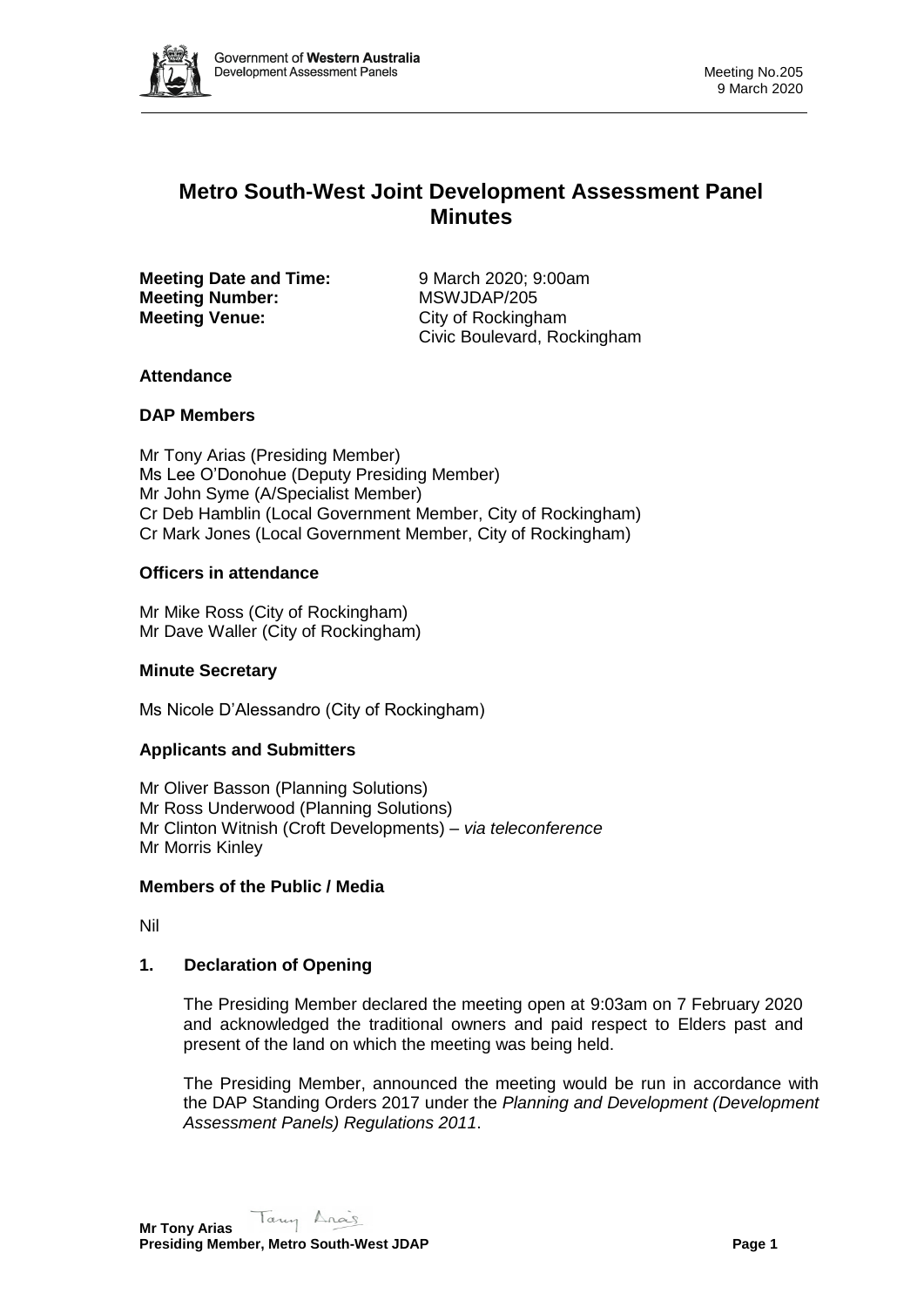

The Presiding Member advised that the meeting is being audio recorded in accordance with Section 5.16 of the DAP Standing Orders 2017 which states *'A person must not use any electronic, visual or audio recording device or instrument to record the proceedings of the DAP meeting unless the Presiding Member has given permission to do so.'* The Presiding Member granted permission for the minute taker to record proceedings for the purpose of the minutes only.

## **2. Apologies**

Nil

### **3. Members on Leave of Absence**

Nil

## **4. Noting of Minutes**

DAP members noted that signed minutes of previous meetings are available on the [DAP website.](https://www.dplh.wa.gov.au/about/development-assessment-panels/daps-agendas-and-minutes)

### **5. Declaration of Due Consideration**

All members declared that they had duly considered the documents.

#### **6. Disclosure of Interests**

In accordance with section 2.4.9 of the DAP Code of Conduct 2017, DAP Member, Cr Mark Jones and Cr Deb Hamblin, declared that they participated in a prior Council meeting in relation to the application at item 8.1. However, under section 2.1.2 of the DAP Code of Conduct 2017, Cr Jones and Cr Hamblin acknowledged that they are not bound by any previous decision or resolution of the local government and undertakes to exercise independent judgment in relation to any DAP application before them, which will be considered on its planning merits.

In accordance with section 6.2 and 6.3 of the DAP Standing Orders 2017, the Presiding Member determined that the members listed above, who have disclosed an impartiality interest, are permitted to participate in the discussion and voting on the items.

### **7. Deputations and Presentations**

- **7.1** Mr Morris Kinley addressed the DAP against the application at Item 8.1 and responded to questions from the panel.
- **7.2** Mr Ross Underwood (Planning Solutions) addressed the DAP in support of the application at Item 8.1 and responded to questions from the panel.
- **7.3** Mr Mike Ross (City of Rockingham) addressed the DAP in relation to the application at Item 8.1 and responded to questions from the panel.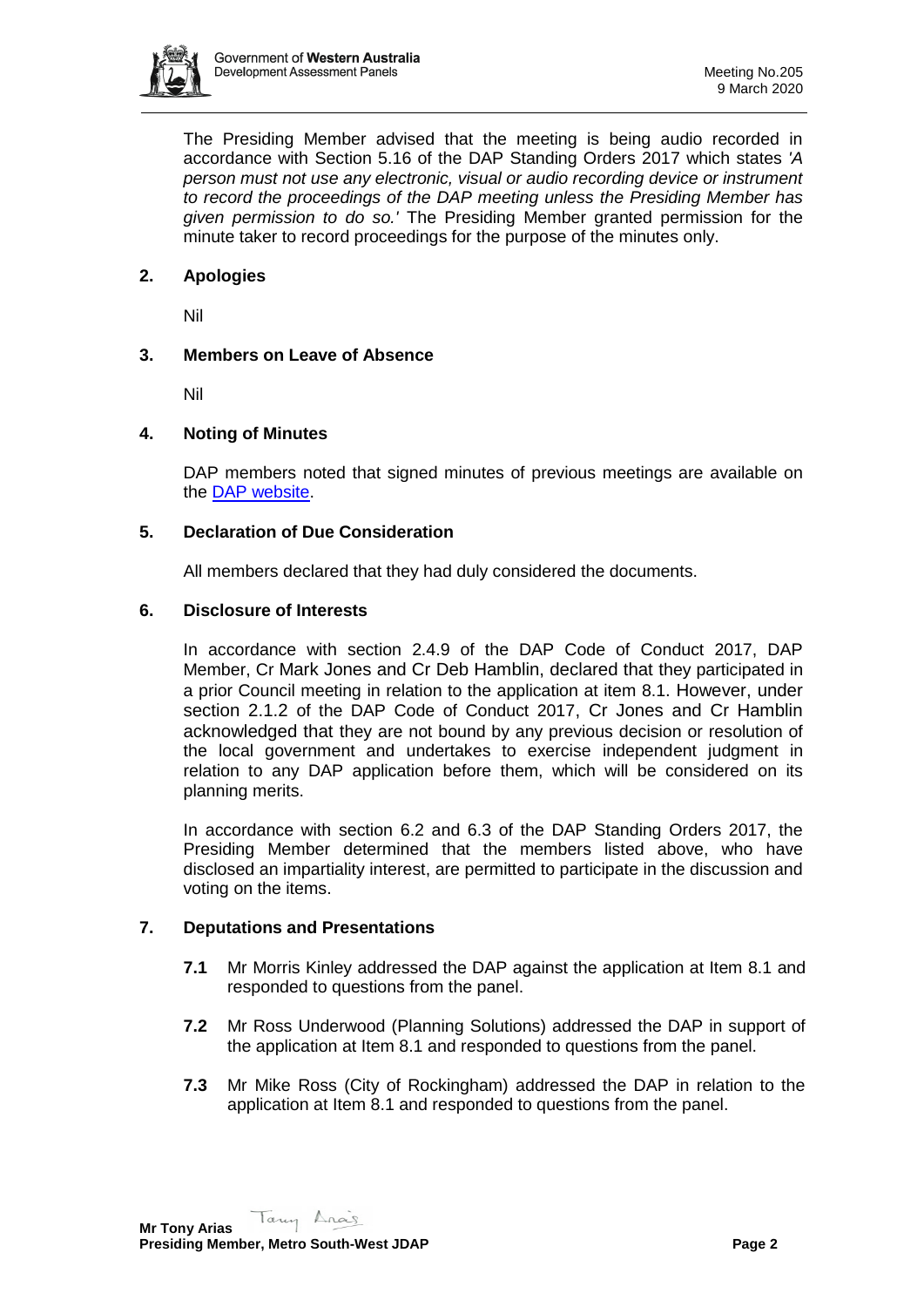

## **8. Form 1 – Responsible Authority Reports – DAP Applications**

| 8.1 | <b>Property Location:</b>       | Lot 507 Foreshore Drive, Singleton   |
|-----|---------------------------------|--------------------------------------|
|     | <b>Development Description:</b> | <b>Nursing Home</b>                  |
|     | Applicant:                      | <b>Planning Solutions Pty Ltd</b>    |
|     | Owner:                          | Signature Care Land Holdings Pty Ltd |
|     | Responsible Authority:          | City of Rockingham                   |
|     | DAP File No:                    | DAP/19/01714                         |
|     |                                 |                                      |

#### **REPORT RECOMMENDATION**

#### **Moved by:** Nil **Seconded by:** Nil

That, subject to the Western Australian Planning Commission approving the modified Bayshore Gardens Local Structure Plan to identify Lot 507 Foreshore Drive, Singleton as 'Community Purposes – Nursing Home', the Metro South-West Joint Development Assessment Panel (MSWJDAP) resolves to:

**Approve** DAP Application reference DAP/19/01714 and accompanying plans:

- Cover Page, Drawing DA00 Revision B, Dated 11 November 2019;
- Site Analysis, Drawing DA01 Revision C, Dated 23 January 2020;
- Site Plan, Drawing DA02 Revision C, Dated 23 January 2020;
- Ground Floor Plan, Drawing DA03 Revision C, Dated 23 January 2020;
- First Floor Plan, Drawing DA04 Revision C, Dated 23 January 2020;
- Elevations, Drawing DA05 Revision B, Dated 11 November 2019; and
- Sections, Drawing DA06 Revision B, Dated 11 November 2019;

In accordance with the Metropolitan Region Scheme and Clause 68 of the *Planning and Development (Local Planning Schemes) Regulations 2015* and the provisions of 68(2)(b) of the deemed provisions of the City of Rockingham Town Planning Scheme No.2, subject to the following conditions:

#### **Conditions**

- 1. This decision constitutes development approval only and is valid for a period of 2 years from the date of approval. If the subject development is not substantially commenced within the 2 year period, the approval shall lapse and be of no further effect.
- 2. Prior to applying for a Building Permit, a revised Landscaping Plan to the satisfaction of the City of Rockingham must be prepared and approved and must include the following detail:
	- (i) the location, number and type of existing and proposed trees and shrubs, including calculations for the landscaping area;
	- (ii) any lawns to be established and areas to be mulched;
	- (iii) any natural landscape areas to be retained;
	- (iv) those areas to be reticulated or irrigated;
	- (v) footpaths in the adjoining streets; and
	- (vi) proposed upgrading to landscaping, paving and reticulation of the street setback area and all verge areas.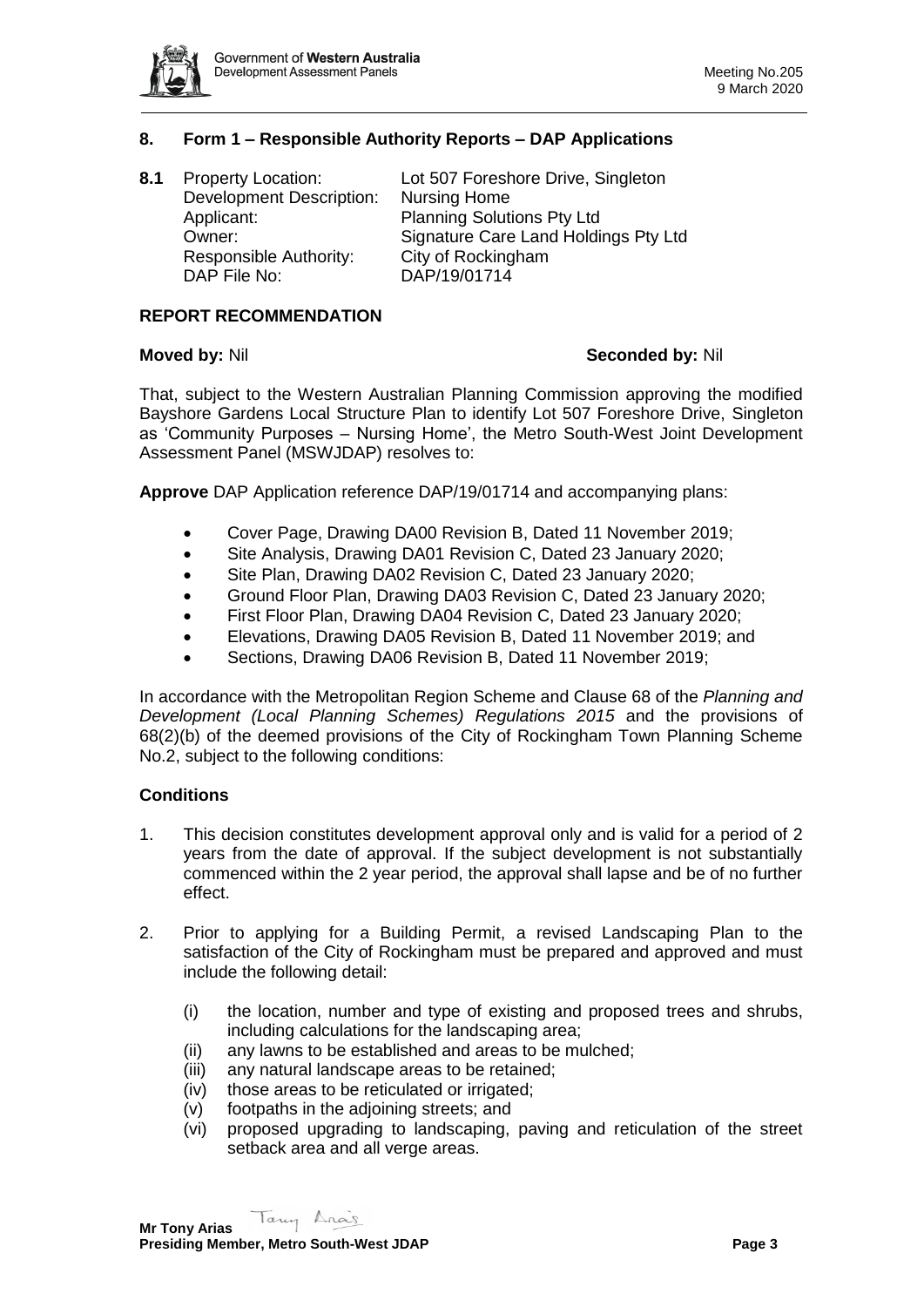

The landscaping, paving and reticulation must be completed prior to the occupation of the development, and must be maintained at all times to the satisfaction of the City of Rockingham for the duration of the development.

- 3. Prior to applying for a Building Permit, all service areas and service related hardware, including antennae, satellite dishes and air-conditioning units, must be designed to be located away from public view and/or screened, and this design must be provided to, and approved by, the City of Rockingham.
- 4. Prior to applying for a Building Permit, the Bayside Beachside Urban Water Management Plan (v.J5352b) must be updated to the satisfaction of the City of Rockingham. The approved plan must be implemented and all works must be maintained for the duration of the development.
- 5. Earthworks over the site associated with the development must be stabilised to prevent sand or dust blowing off the site, and appropriate measures must be implemented within the time and in the manner directed by the City of Rockingham in the event that sand or dust is blown from the site.
- 6. Prior to applying for a Building Permit a Dust Management Plan is required to be submitted to and approved by the City of Rockingham. The requirements of the approved plan must be implemented for the duration of the construction works.
- 7. The carpark must:
	- (i) be designed, constructed, sealed, kerbed, drained and marked in accordance with User Class 2 in accordance with Australian New/Zealand Standard (AS/NZS 2890.1:2004, *Parking facilities, Part 1: Off-street car parking* unless otherwise specified by this approval, prior to applying for a Building Permit;
	- (ii) provide four (4) car parking space dedicated to people with disabilities, which are designed, constructed, sealed, kerbed, drained and marked in accordance with Australian/New Zealand Standard AS/NZS 2890.6:2009, Parking facilities, Part 6: Off-street parking for people with disabilities and which are linked to the main entrance of the development by a continuous accessible path of travel designed and constructed in accordance with Australian Standard AS 1428.1-2009, Design for access and mobility, Part 1: General Requirements for access – New building work;
	- (iii) be constructed, sealed, kerbed, drained and marked prior to the development being occupied and maintained thereafter; and;
	- (iv) comply with the above requirements for the duration of the development.
- 8. Prior to the occupation of the development, and damage to existing City infrastructure within the road reservation including kerb, road pavement, turf, irrigation, bollards and footpaths is to be repaired to the satisfaction of the City of Rockingham at the cost of the applicant.
- 9. The requirements of the Lot 9001 Foreshore Drive, Singleton City of Rockingham October 16, 2019 Bushfire Management and Emergency Evacuation Plan prepared by Bushfire Safety Consulting Pty Ltd dated 16 October 2019 are to be implemented for the duration of the development.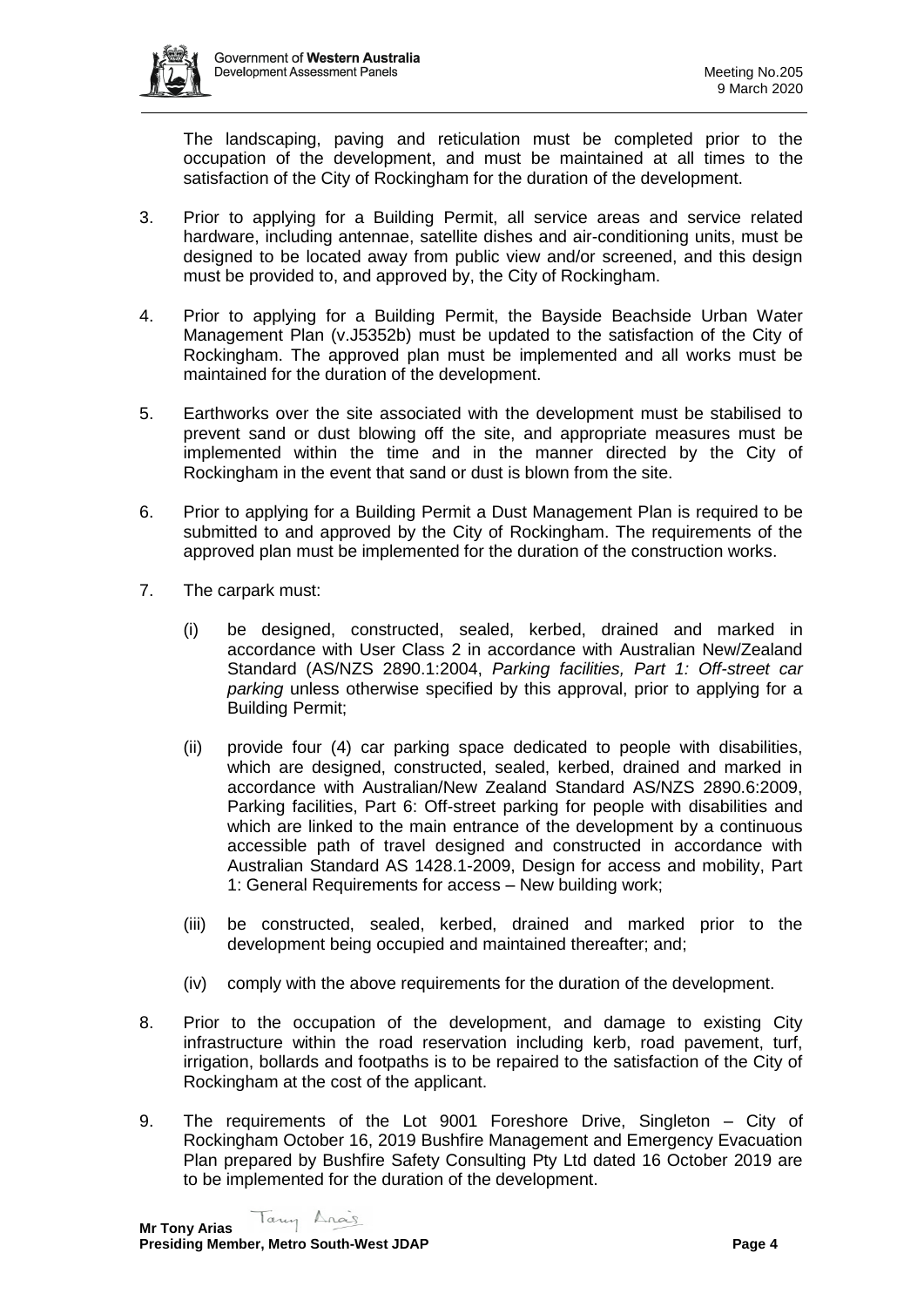

- 10. An illumination must be confined to the land in accordance with the requirements of Australian Standard AS/NZS 4282:2010 – *Control of the obtrusive effects of outdoor lighting* and Australian Standard AS/NZS 1158.3.1:2005 – *Lighting for Roads and Public Spaces*, at all times and, for the duration of the development.
- 11. The bicycle parking spaces must be designed in accordance with AS2890.3— 1993, Parking facilities, Part 3: Bicycle parking facilities and must be approved by the City of Rockingham prior to applying for a Building Permit and constructed prior to occupancy of the development.

The bicycle parking spaces must be retained and maintained in good and safe condition for the duration of the development.

- 12. The showers, change rooms and clothing lockers must be constructed prior to occupancy of the development and maintained in good and safe condition for the duration of the development.
- 13. The Waste Management Plan prepared by Leigh Design dated 3 December 2019 must be implemented for the duration of the development.
- 14. The proposed bin storage areas must be screened from view of the street to the satisfaction of the City of Rockingham. The bin storage area must be constructed prior to the occupation of the development and must be retained and maintained in good condition for the duration of the development.
- 15. Materials, sea containers, goods or bins must not be stored within the car park at any time.
- 16. Prior to applying for a Building Permit, details of fencing and screening of plant on the Fitch Street frontage is required to be submitted to and approved by the City of Rockingham.
- 17. Commercial vehicles are not permitted to access the site between the hours of 7am-9am and 4pm-6pm.

## **Advice Notes**

- 1. The development must comply with the *Environmental Protection (Noise) Regulations 1997*; contact the City's Health Services for information on confirming requirements.
- 2. The development must comply with the *Health (Public Building) Regulations 1992*; the applicant and owner should liaise with the City's Health Services in this regard.
- 3. A Certified Building Permit must be obtained prior to construction and thereafter an Occupancy Permit must be obtained; the applicant and owner should liaise with the City's Building Services in this regard.
- 4. All works in the road reserve, including construction of a crossover or footpath, and any works to the road carriageway must be to the specifications of the City of Rockingham; the applicant should liaise with the City of Rockingham's Engineering Services in this regard.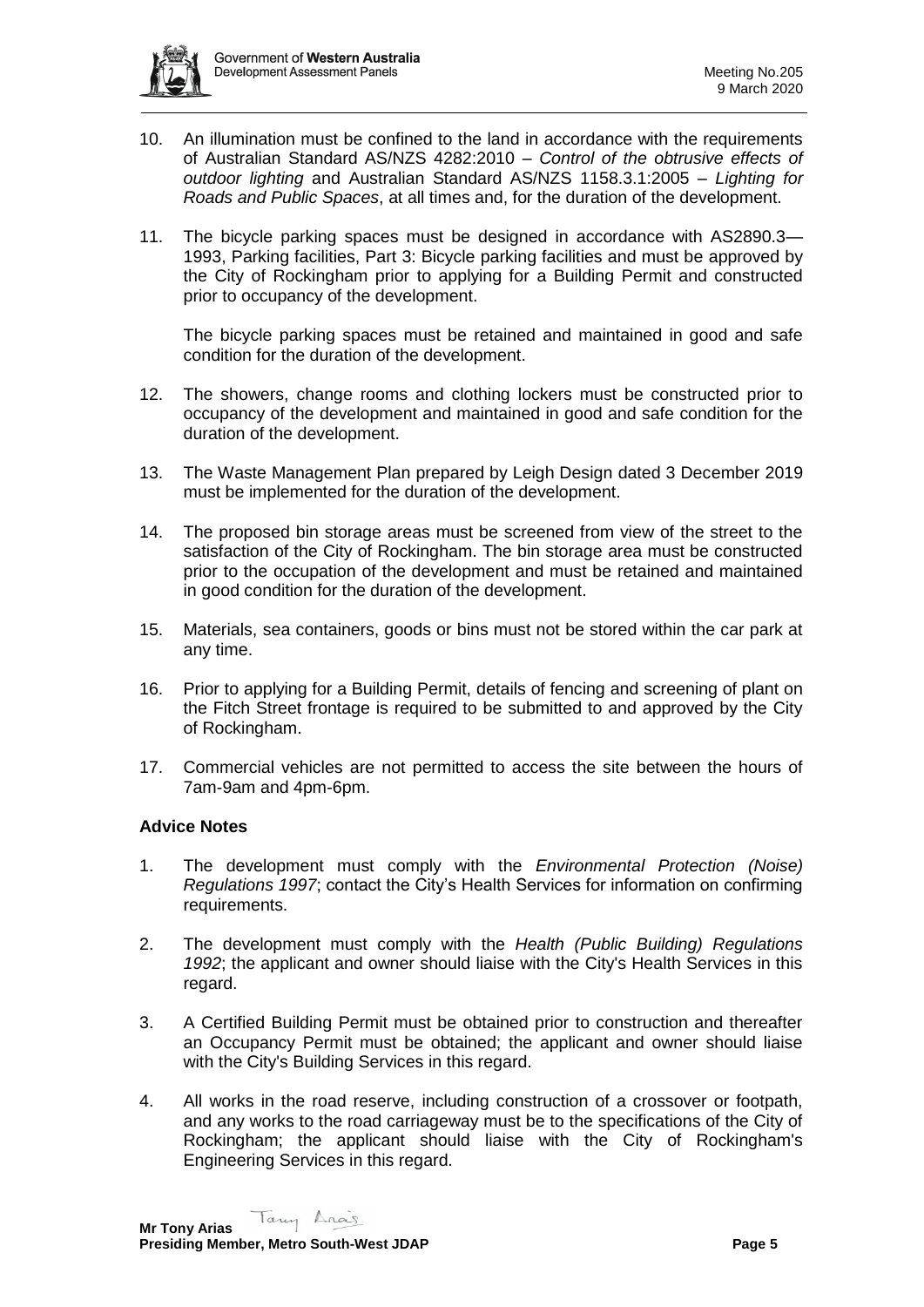

- 5. All playground installations must be installed and maintained in accordance with all relevant Australian Standards AS 4685:2014 1-6, 11 and all relevant amendments including additional criteria outlined in the following; AS 4685.0:2017 Playground equipment and surfacing Part 0: Development, installation, inspection, maintenance and operation; and AS/NZS 4422:1996 - Playground Surfacing - Specifications, Requirements & Test Methods; Suitable impact absorbing surfacing, termed soft-fall must be installed, wherever falls from fixed or portable playground equipment is possible.
- 6. With regard to the Landscaping Plan, please contact the City's Land Development and Infrastructure team for further detail.
- 7. A Sign Permit must be obtained for any advertising associated with the development, including signage painted on the building; the applicant should liaise with the City's Building Services in this regard.
- 8. Prior to the occupancy of the development approval is required under the Food Act 2008. Please contact the City's Health Service for further information.
- 9. The crossovers to the development are required to be constructed in accordance with the City's Commercial Crossover Specifications. The applicant is advised to contact the City's Engineering Services Department for specifications and construction advice.

## **The Report Recommendation LAPSED for want of a mover and seconder.**

## **ALTERNATE MOTION**

**Moved by:** Cr Mark Jones **Seconded by:** Ms Lee O'Donohue

That the Metro South-West Joint Development Assessment Panel (MSWJDAP) resolves to:

**Approve** DAP Application reference DAP/19/01714 and accompanying plans:

- Cover Page, Drawing DA00 Revision B, Dated 11 November 2019;
- Site Analysis, Drawing DA01 Revision C, Dated 23 January 2020;
- Site Plan, Drawing DA02 Revision C, Dated 23 January 2020;
- Ground Floor Plan, Drawing DA03 Revision C, Dated 23 January 2020;
- First Floor Plan, Drawing DA04 Revision C, Dated 23 January 2020;
- Elevations, Drawing DA05 Revision B, Dated 11 November 2019; and
- Sections, Drawing DA06 Revision B, Dated 11 November 2019;

In accordance with the Metropolitan Region Scheme and Clause 68 of the *Planning and Development (Local Planning Schemes) Regulations 2015* and the provisions of 68(2)(b) of the deemed provisions of the City of Rockingham Town Planning Scheme No.2, subject to the following conditions: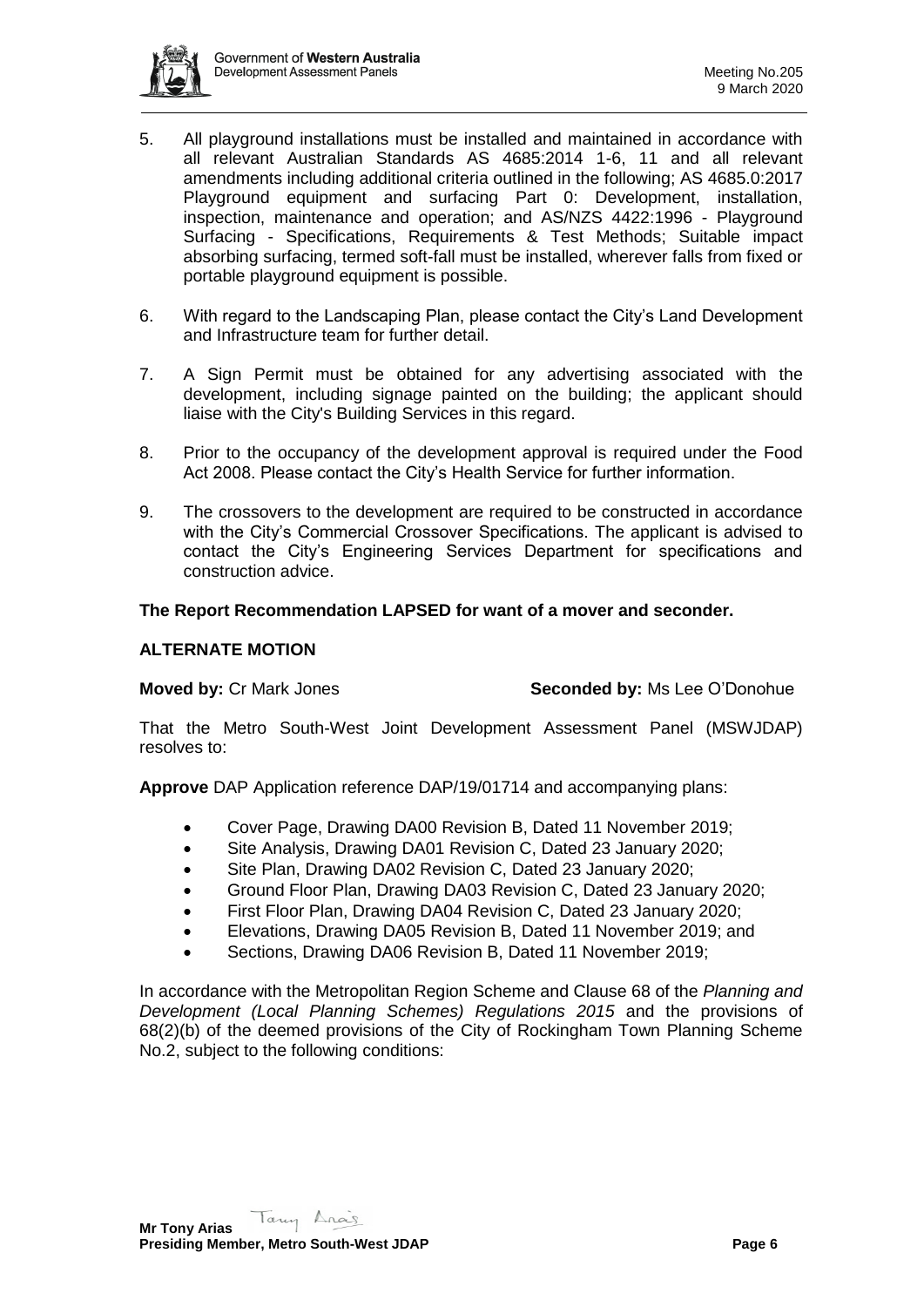

## **Conditions**

- 1. This decision constitutes development approval only and is valid for a period of 2 years from the date of approval. If the subject development is not substantially commenced within the 2 year period, the approval shall lapse and be of no further effect.
- 2. Prior to applying for a Building Permit, a revised Landscaping Plan to the satisfaction of the City of Rockingham must be prepared and approved and must include the following detail:
	- (i) the location, number and type of existing and proposed trees and shrubs, including calculations for the landscaping area;
	- (ii) any lawns to be established and areas to be mulched;
	- (iii) any natural landscape areas to be retained;
	- (iv) those areas to be reticulated or irrigated;
	- (v) footpaths in the adjoining streets; and
	- (vi) proposed upgrading to landscaping, paving and reticulation of the street setback area and all verge areas.

The landscaping, paving and reticulation must be completed prior to the occupation of the development, and must be maintained at all times to the satisfaction of the City of Rockingham for the duration of the development.

- 3. Prior to applying for a Building Permit, all service areas and service related hardware, including antennae, satellite dishes and air-conditioning units, must be designed to be located away from public view and/or screened, and this design must be provided to, and approved by, the City of Rockingham.
- 4. Prior to applying for a Building Permit, the Bayside Beachside Urban Water Management Plan (v.J5352b) must be updated to the satisfaction of the City of Rockingham. The approved plan must be implemented and all works must be maintained for the duration of the development.
- 5. Earthworks over the site associated with the development must be stabilised to prevent sand or dust blowing off the site, and appropriate measures must be implemented within the time and in the manner directed by the City of Rockingham in the event that sand or dust is blown from the site.
- 6. Prior to applying for a Building Permit a Dust Management Plan is required to be submitted to and approved by the City of Rockingham. The requirements of the approved plan must be implemented for the duration of the construction works.
- 7. The carpark must:
	- (i) be designed, constructed, sealed, kerbed, drained and marked in accordance with User Class 2 in accordance with Australian New/Zealand Standard (AS/NZS 2890.1:2004, *Parking facilities, Part 1: Off-street car parking* unless otherwise specified by this approval, prior to applying for a Building Permit;
	- (ii) provide four (4) car parking space dedicated to people with disabilities, which are designed, constructed, sealed, kerbed, drained and marked in accordance with Australian/New Zealand Standard AS/NZS 2890.6:2009,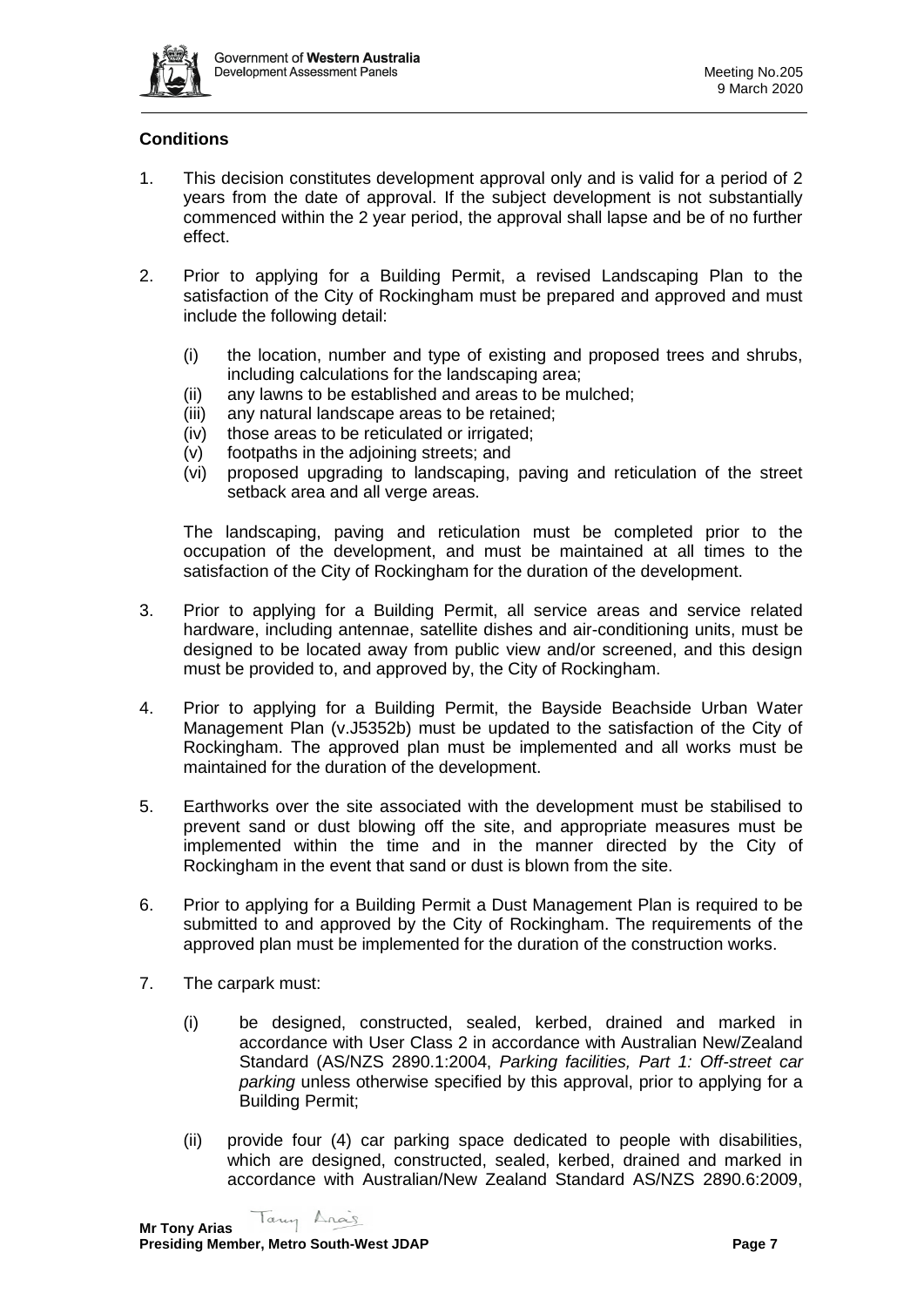

Parking facilities, Part 6: Off-street parking for people with disabilities and which are linked to the main entrance of the development by a continuous accessible path of travel designed and constructed in accordance with Australian Standard AS 1428.1-2009, Design for access and mobility, Part 1: General Requirements for access – New building work;

- (iii) be constructed, sealed, kerbed, drained and marked prior to the development being occupied and maintained thereafter; and;
- (iv) comply with the above requirements for the duration of the development.
- 8. Prior to the occupation of the development, and damage to existing City infrastructure within the road reservation including kerb, road pavement, turf, irrigation, bollards and footpaths is to be repaired to the satisfaction of the City of Rockingham at the cost of the applicant.
- 9. The requirements of the Lot 9001 Foreshore Drive, Singleton City of Rockingham October 16, 2019 Bushfire Management and Emergency Evacuation Plan prepared by Bushfire Safety Consulting Pty Ltd dated 16 October 2019 are to be implemented for the duration of the development.
- 10. An illumination must be confined to the land in accordance with the requirements of Australian Standard AS/NZS 4282:2010 – *Control of the obtrusive effects of outdoor lighting* and Australian Standard AS/NZS 1158.3.1:2005 – *Lighting for Roads and Public Spaces*, at all times and, for the duration of the development.
- 11. The bicycle parking spaces must be designed in accordance with AS2890.3— 1993, Parking facilities, Part 3: Bicycle parking facilities and must be approved by the City of Rockingham prior to applying for a Building Permit and constructed prior to occupancy of the development.

The bicycle parking spaces must be retained and maintained in good and safe condition for the duration of the development.

- 12. The showers, change rooms and clothing lockers must be constructed prior to occupancy of the development and maintained in good and safe condition for the duration of the development.
- 13. The Waste Management Plan prepared by Leigh Design dated 3 December 2019 must be implemented for the duration of the development.
- 14. The proposed bin storage areas must be screened from view of the street to the satisfaction of the City of Rockingham. The bin storage area must be constructed prior to the occupation of the development and must be retained and maintained in good condition for the duration of the development.
- 15. Materials, sea containers, goods or bins must not be stored within the car park at any time.
- 16. Prior to applying for a Building Permit, details of fencing and screening of plant on the Fitch Street frontage is required to be submitted to and approved by the City of Rockingham.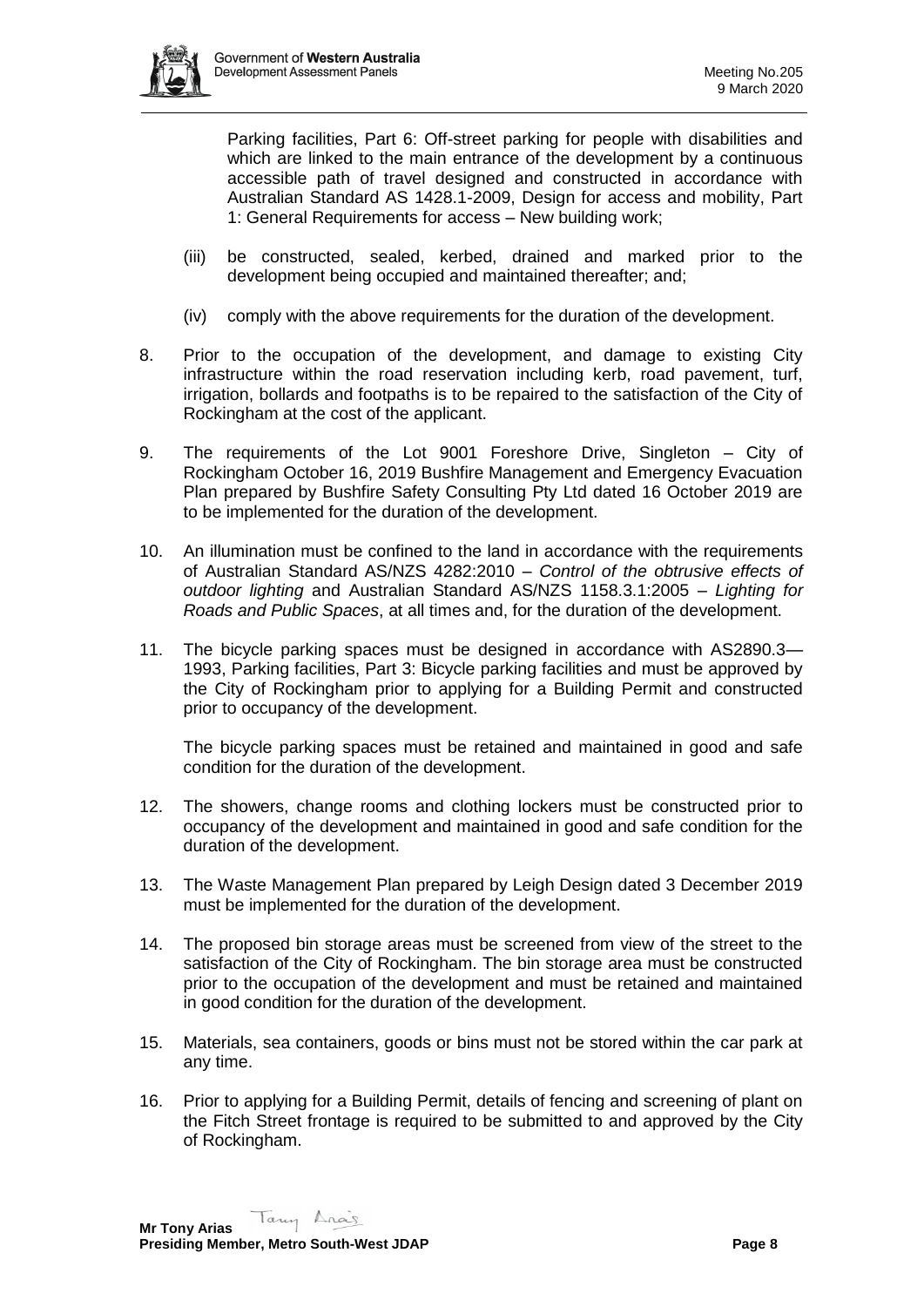

17. Commercial vehicles are not permitted to access the site between the hours of 7am-9am and 4pm-6pm.

## **Advice Notes**

- 1. The development must comply with the *Environmental Protection (Noise) Regulations 1997*; contact the City's Health Services for information on confirming requirements.
- 2. The development must comply with the *Health (Public Building) Regulations 1992*; the applicant and owner should liaise with the City's Health Services in this regard.
- 3. A Certified Building Permit must be obtained prior to construction and thereafter an Occupancy Permit must be obtained; the applicant and owner should liaise with the City's Building Services in this regard.
- 4. All works in the road reserve, including construction of a crossover or footpath, and any works to the road carriageway must be to the specifications of the City of Rockingham; the applicant should liaise with the City of Rockingham's Engineering Services in this regard.
- 5. All playground installations must be installed and maintained in accordance with all relevant Australian Standards AS 4685:2014 1-6, 11 and all relevant amendments including additional criteria outlined in the following; AS 4685.0:2017 Playground equipment and surfacing Part 0: Development, installation, inspection, maintenance and operation; and AS/NZS 4422:1996 - Playground Surfacing - Specifications, Requirements & Test Methods; Suitable impact absorbing surfacing, termed soft-fall must be installed, wherever falls from fixed or portable playground equipment is possible.
- 6. With regard to the Landscaping Plan, please contact the City's Land Development and Infrastructure team for further detail.
- 7. A Sign Permit must be obtained for any advertising associated with the development, including signage painted on the building; the applicant should liaise with the City's Building Services in this regard.
- 8. Prior to the occupancy of the development approval is required under the Food Act 2008. Please contact the City's Health Service for further information.
- 9. The crossovers to the development are required to be constructed in accordance with the City's Commercial Crossover Specifications. The applicant is advised to contact the City's Engineering Services Department for specifications and construction advice.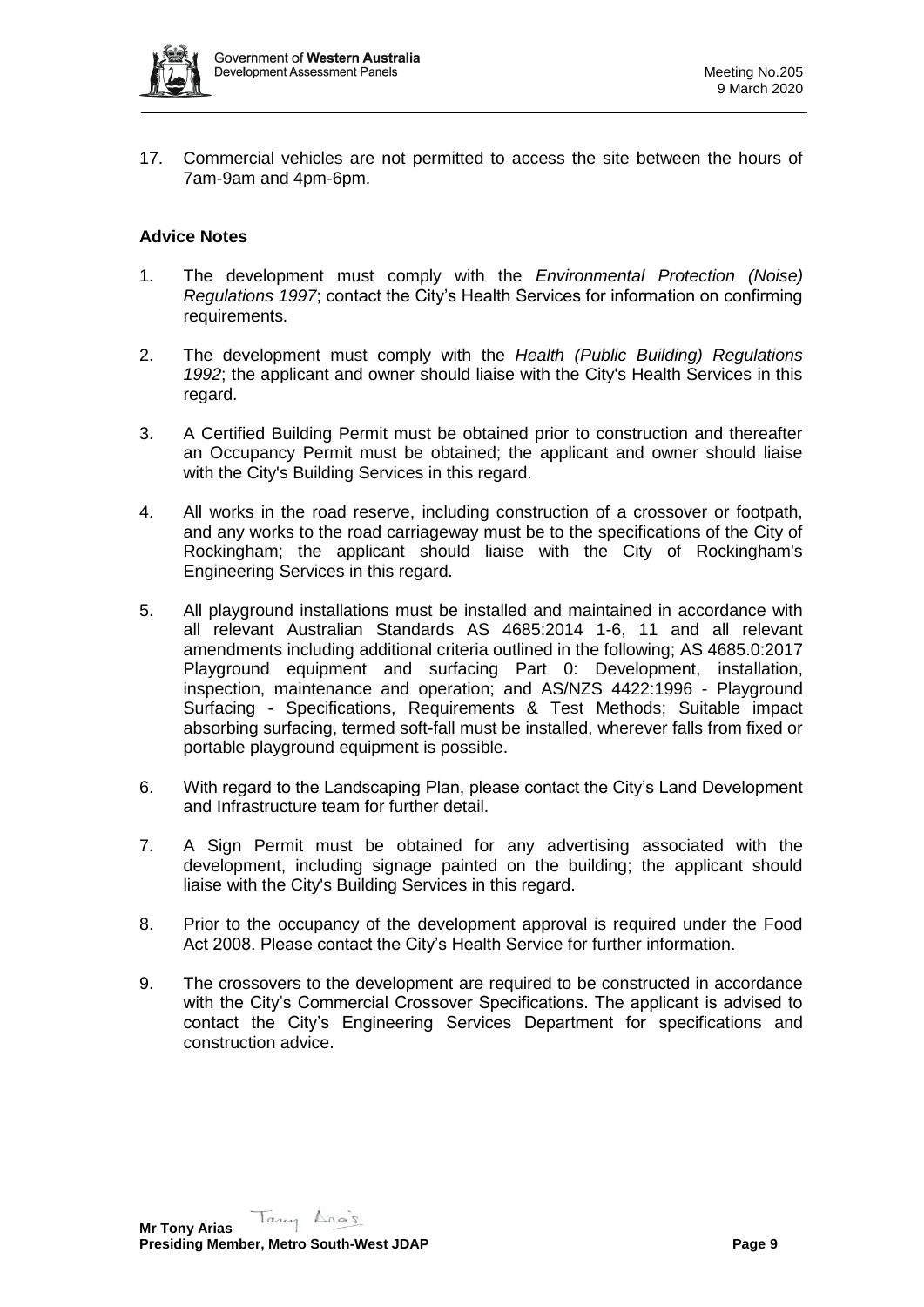

## **AMENDING MOTION 1**

**Moved by: Cr Mark Jones <b>Seconded by: Cr Deb Hamblin** 

That condition 17 be amended to read as follows:

*Commercial vehicles are not permitted to access the site between the hours of 7am-9am and 4pm-6pm 2.30pm-4.30pm.*

## **The Amending Motion was put and CARRIED UNANIMOUSLY.**

**REASON:** To alleviate any additional traffic congestion during school pick up hours.

## **ALTERNATE MOTION (AS AMENDED)**

That the Metro South-West Joint Development Assessment Panel (MSWJDAP) resolves to:

**Approve** DAP Application reference DAP/19/01714 and accompanying plans:

- Cover Page, Drawing DA00 Revision B, Dated 11 November 2019;
- Site Analysis, Drawing DA01 Revision C, Dated 23 January 2020;
- Site Plan, Drawing DA02 Revision C, Dated 23 January 2020;
- Ground Floor Plan, Drawing DA03 Revision C, Dated 23 January 2020;
- First Floor Plan, Drawing DA04 Revision C, Dated 23 January 2020;
- Elevations, Drawing DA05 Revision B, Dated 11 November 2019; and
- Sections, Drawing DA06 Revision B, Dated 11 November 2019;

In accordance with the Metropolitan Region Scheme and Clause 68 of the *Planning and Development (Local Planning Schemes) Regulations 2015* and the provisions of 68(2)(b) of the deemed provisions of the City of Rockingham Town Planning Scheme No.2, subject to the following conditions:

#### **Conditions**

- 1. This decision constitutes development approval only and is valid for a period of 2 years from the date of approval. If the subject development is not substantially commenced within the 2 year period, the approval shall lapse and be of no further effect.
- 2. Prior to applying for a Building Permit, a revised Landscaping Plan to the satisfaction of the City of Rockingham must be prepared and approved and must include the following detail:
	- (i) the location, number and type of existing and proposed trees and shrubs, including calculations for the landscaping area;
	- (ii) any lawns to be established and areas to be mulched;
	- (iii) any natural landscape areas to be retained;
	- (iv) those areas to be reticulated or irrigated;
	- (v) footpaths in the adjoining streets; and
	- (vi) proposed upgrading to landscaping, paving and reticulation of the street setback area and all verge areas.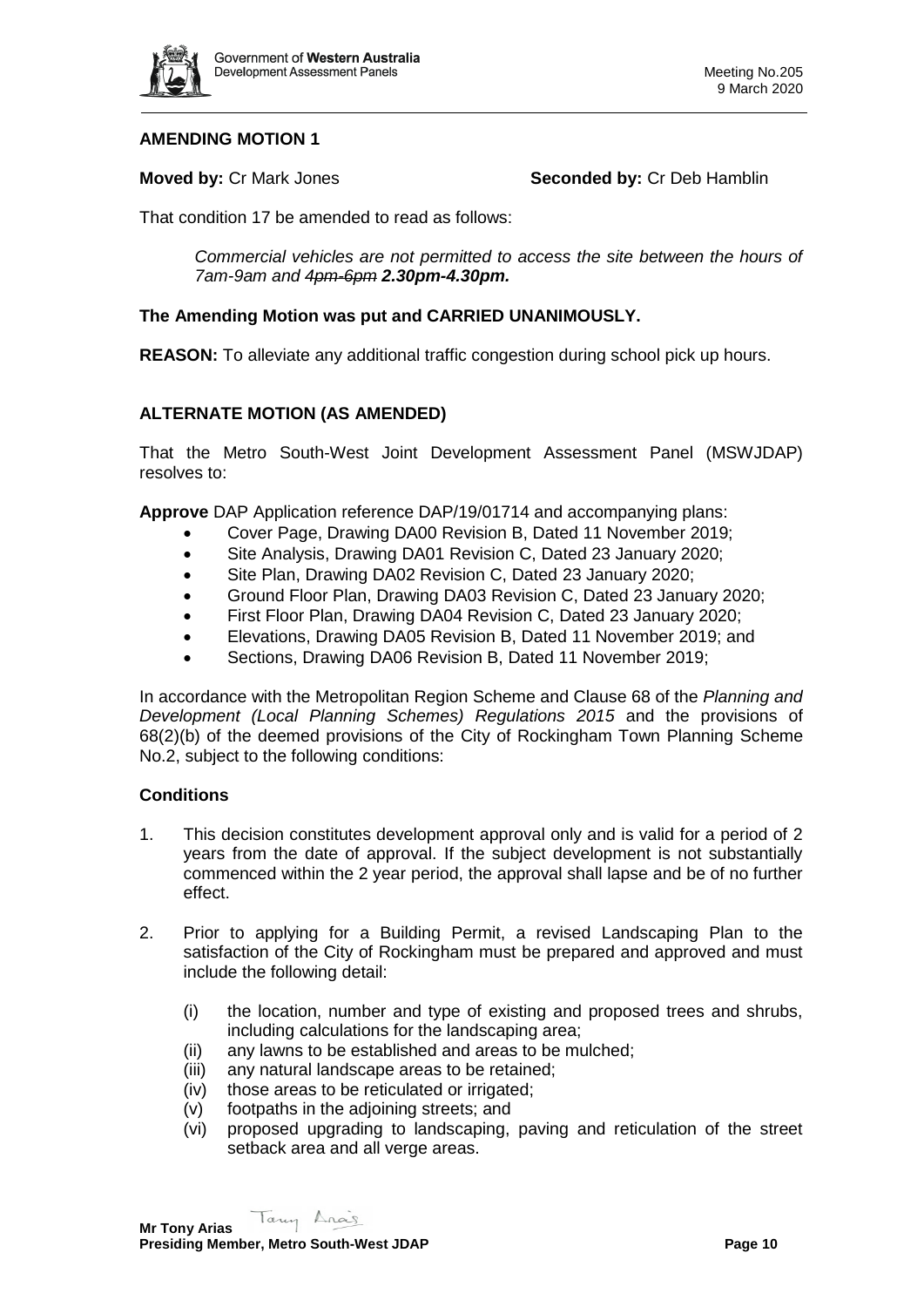

The landscaping, paving and reticulation must be completed prior to the occupation of the development, and must be maintained at all times to the satisfaction of the City of Rockingham for the duration of the development.

- 3. Prior to applying for a Building Permit, all service areas and service related hardware, including antennae, satellite dishes and air-conditioning units, must be designed to be located away from public view and/or screened, and this design must be provided to, and approved by, the City of Rockingham.
- 4. Prior to applying for a Building Permit, the Bayside Beachside Urban Water Management Plan (v.J5352b) must be updated to the satisfaction of the City of Rockingham. The approved plan must be implemented and all works must be maintained for the duration of the development.
- 5. Earthworks over the site associated with the development must be stabilised to prevent sand or dust blowing off the site, and appropriate measures must be implemented within the time and in the manner directed by the City of Rockingham in the event that sand or dust is blown from the site.
- 6. Prior to applying for a Building Permit a Dust Management Plan is required to be submitted to and approved by the City of Rockingham. The requirements of the approved plan must be implemented for the duration of the construction works.
- 7. The carpark must:
	- (i) be designed, constructed, sealed, kerbed, drained and marked in accordance with User Class 2 in accordance with Australian New/Zealand Standard (AS/NZS 2890.1:2004, *Parking facilities, Part 1: Off-street car parking* unless otherwise specified by this approval, prior to applying for a Building Permit;
	- (ii) provide four (4) car parking space dedicated to people with disabilities, which are designed, constructed, sealed, kerbed, drained and marked in accordance with Australian/New Zealand Standard AS/NZS 2890.6:2009, Parking facilities, Part 6: Off-street parking for people with disabilities and which are linked to the main entrance of the development by a continuous accessible path of travel designed and constructed in accordance with Australian Standard AS 1428.1-2009, Design for access and mobility, Part 1: General Requirements for access – New building work;
	- (iii) be constructed, sealed, kerbed, drained and marked prior to the development being occupied and maintained thereafter; and
	- (iv) comply with the above requirements for the duration of the development.
- 8. Prior to the occupation of the development, and damage to existing City infrastructure within the road reservation including kerb, road pavement, turf, irrigation, bollards and footpaths is to be repaired to the satisfaction of the City of Rockingham at the cost of the applicant.
- 9. The requirements of the Lot 9001 Foreshore Drive, Singleton City of Rockingham October 16, 2019 Bushfire Management and Emergency Evacuation Plan prepared by Bushfire Safety Consulting Pty Ltd dated 16 October 2019 are to be implemented for the duration of the development.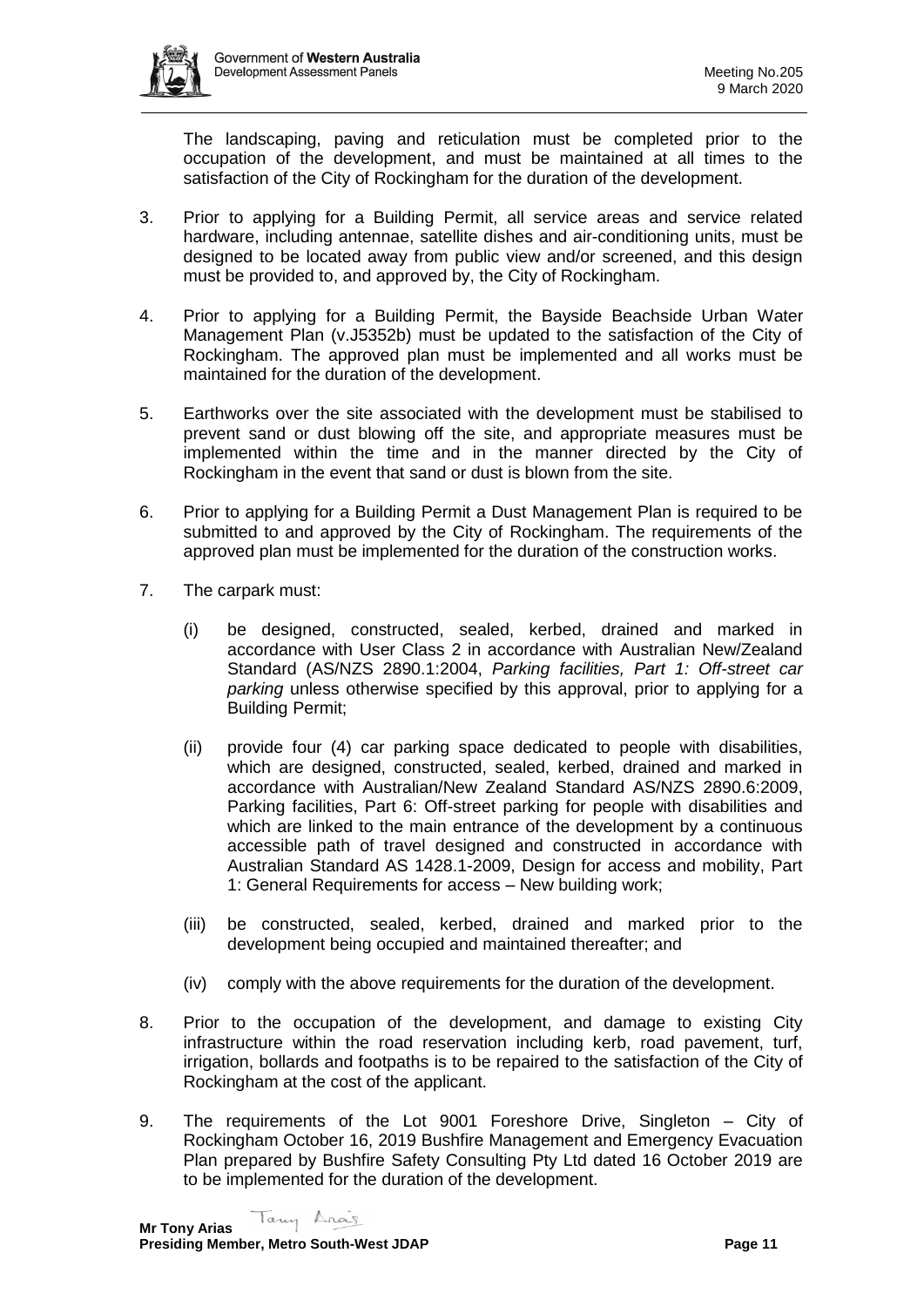

- 10. An illumination must be confined to the land in accordance with the requirements of Australian Standard AS/NZS 4282:2010 – *Control of the obtrusive effects of outdoor* lighting and Australian Standard AS/NZS 1158.3.1:2005 – *Lighting for Roads and Public Spaces*, at all times and, for the duration of the development.
- 11. The bicycle parking spaces must be designed in accordance with AS2890.3— 1993, Parking facilities, Part 3: Bicycle parking facilities and must be approved by the City of Rockingham prior to applying for a Building Permit and constructed prior to occupancy of the development.

The bicycle parking spaces must be retained and maintained in good and safe condition for the duration of the development.

- 12. The showers, change rooms and clothing lockers must be constructed prior to occupancy of the development and maintained in good and safe condition for the duration of the development.
- 13. The Waste Management Plan prepared by Leigh Design dated 3 December 2019 must be implemented for the duration of the development.
- 14. The proposed bin storage areas must be screened from view of the street to the satisfaction of the City of Rockingham. The bin storage area must be constructed prior to the occupation of the development and must be retained and maintained in good condition for the duration of the development.
- 15. Materials, sea containers, goods or bins must not be stored within the car park at any time.
- 16. Prior to applying for a Building Permit, details of fencing and screening of plant on the Fitch Street frontage is required to be submitted to and approved by the City of Rockingham.
- 17. Commercial vehicles are not permitted to access the site between the hours of 7am-9am and 2.30pm-4.30pm.

## **Advice Notes**

- 1. The development must comply with the *Environmental Protection (Noise) Regulations 1997*; contact the City's Health Services for information on confirming requirements.
- 2. The development must comply with the *Health (Public Building) Regulations 1992*; the applicant and owner should liaise with the City's Health Services in this regard.
- 3. A Certified Building Permit must be obtained prior to construction and thereafter an Occupancy Permit must be obtained; the applicant and owner should liaise with the City's Building Services in this regard.
- 4. All works in the road reserve, including construction of a crossover or footpath, and any works to the road carriageway must be to the specifications of the City of Rockingham; the applicant should liaise with the City of Rockingham's Engineering Services in this regard.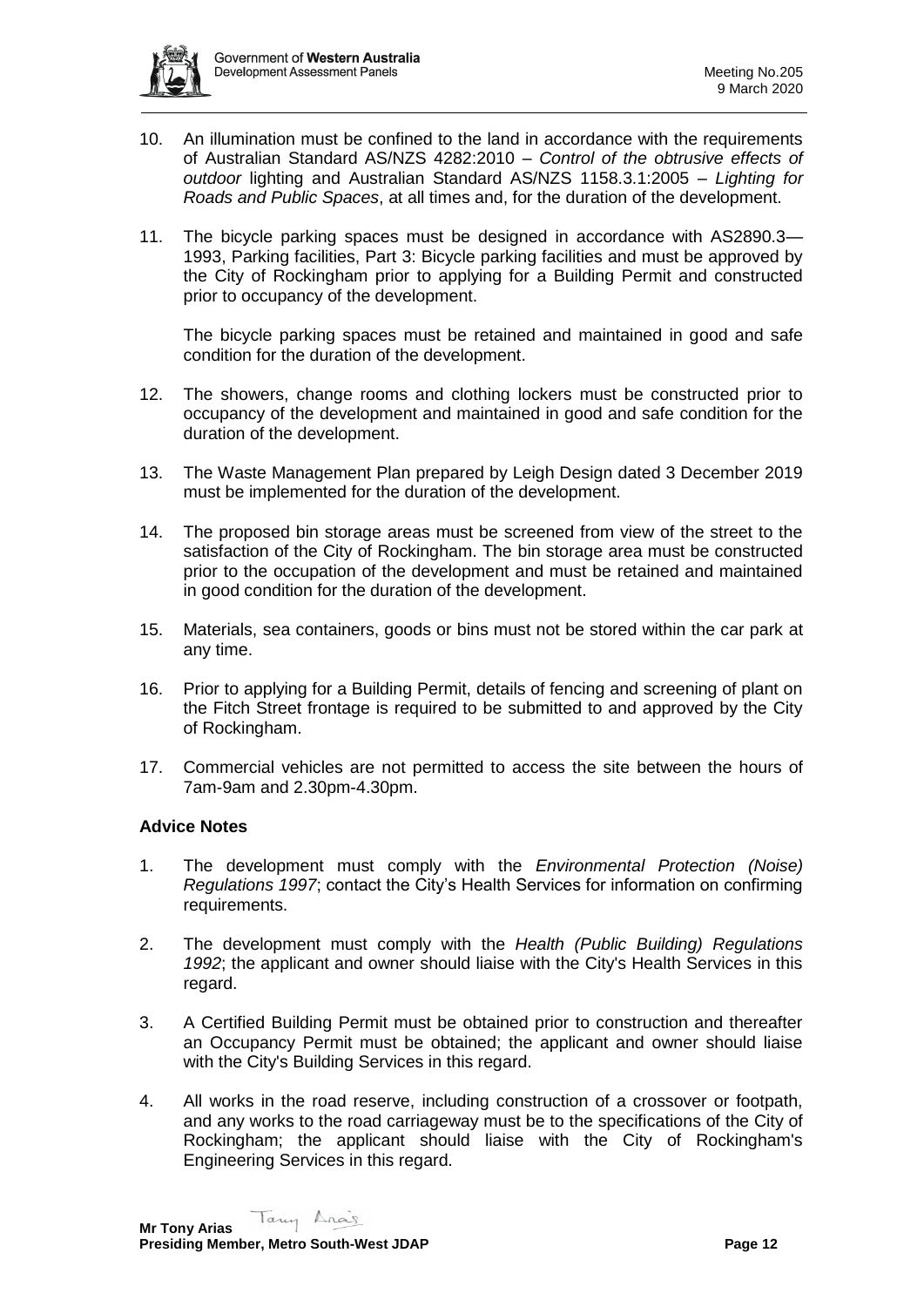

- 5. All playground installations must be installed and maintained in accordance with all relevant Australian Standards AS 4685:2014 1-6, 11 and all relevant amendments including additional criteria outlined in the following; AS 4685.0:2017 Playground equipment and surfacing Part 0: Development, installation, inspection, maintenance and operation; and AS/NZS 4422:1996 - Playground Surfacing - Specifications, Requirements & Test Methods; Suitable impact absorbing surfacing, termed soft-fall must be installed, wherever falls from fixed or portable playground equipment is possible.
- 6. With regard to the Landscaping Plan, please contact the City's Land Development and Infrastructure team for further detail.
- 7. A Sign Permit must be obtained for any advertising associated with the development, including signage painted on the building; the applicant should liaise with the City's Building Services in this regard.
- 8. Prior to the occupancy of the development approval is required under the Food Act 2008. Please contact the City's Health Service for further information.
- 9. The crossovers to the development are required to be constructed in accordance with the City's Commercial Crossover Specifications. The applicant is advised to contact the City's Engineering Services Department for specifications and construction advice.

### **The Alternate Motion (as amended) was put and CARRIED UNANIMOUSLY.**

**REASON:** In accordance with details contained in the Responsible Authority Report and Amending Motions.

The reference to the approval being subject to the Western Australian Planning Commission approving the modified Bayshore Gardens Local Structure Plan was considered inappropriate as it imposed a requirement that was outside the control of the applicant and was not considered to have a proper planning purpose.

### **9. Form 2 – Responsible Authority Reports – Amending or cancelling DAP development approval**

Nil

## **10. Appeals to the State Administrative Tribunal**

The Presiding Member noted the following State Administrative Tribunal Application-

| <b>Current SAT Applications</b> |                           |                                |  |  |
|---------------------------------|---------------------------|--------------------------------|--|--|
| <b>LG Name</b>                  | <b>Property Location</b>  | <b>Application Description</b> |  |  |
| City of                         | Lot 45 (2) Pinnacle Road, | <b>Child Care Centre</b>       |  |  |
| Cockburn                        | Coogee                    |                                |  |  |